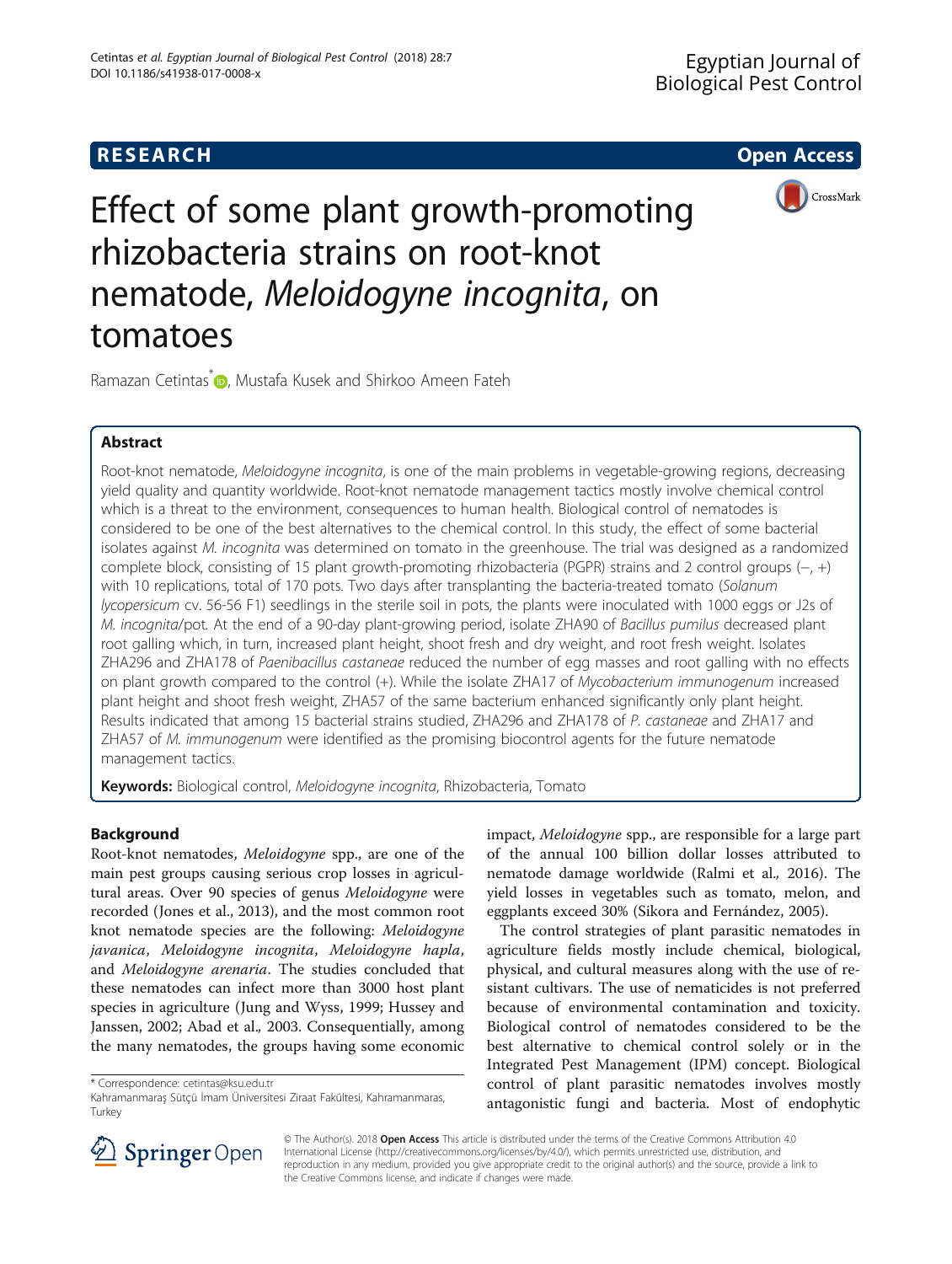bacteria can persist in the rhizosphere of many plant species, including vegetables and fruits without any adverse effect on overall plant health (Hallmann, [2001](#page-4-0)). Rhizobacteria could be used as biological control agents since they are colonizers of the root zone as soil microflora and sustain a positive effect on plant growth (Kloepper et al., [1992\)](#page-4-0). Life cycle and development of most plant parasitic nematodes occur in the rhizosphere of host plants, where they closely interact with existing antagonists (Insunza et al., [2002](#page-4-0)). Rhizobacteria is categorized as plant health-promoting rhizobacteria (PHPR) (Sikora, [1988\)](#page-4-0) or plant growth-promoting rhizobacteria (PGPR) (Kloepper et al., [1992\)](#page-4-0). PGPR are free-living bacteria group that can colonize in the rhizosphere zone and stimulate root growth. The role of PGPR in the biological control concept was taken into consideration in some of recent studies. Albeit some Rhizobacteria species such as Bacillus sphaericus, Bacillus subtilis, and Pseudomonas fluorescens are reported to antagonize some of plant-parasitic nematodes (Tian et al., [2007](#page-4-0)), little information is available on the efficacy of PGPR bacteria on root-knot nematodes in vegetables.

This study was conducted to determine the effect of 15 PGPR strains against Meloidogyne incognita on tomato in the greenhouse.

## Methods

### Experimental design

The trials were conducted in a greenhouse located in Kahramanmaras Sutcu Imam University, Kahramanmaras, Turkey. The size of plastic pots used in the trials was about (2 L in capacity and 15 cm in diameter). The soil used consisted of 65% sand, 20% clay, 12% silt, and less than 3% organic matter. The trial was designed as a randomized complete block, consisting of 15 plant growth-promoting rhizobacteria (PGPR) strains (Table 1) and 2 controls: (−) without nematodes and bacteria together and (+) with nematodes but without bacteria. The experiment consisted of 10 replications with a total of 170 pots. Plant host used in the study was M. incognita-susceptible tomato, Solanum lycopersicum cv. 56-56 F1.

#### Bacteria source and preparation

The bacterial strains were obtained from the bacterial collection in the Bacteriology Laboratory, Department of Plant Protection, Kahramanmaras Sutcu Imam University, Kahramanmaras, Turkey. Vegetative cells of each bacterium were obtained by culturing them on nutrient agar medium (Merck, 1.05450) in disposable Petri dishes. They were kept at  $25 \pm 2$  °C for 48 h; thereafter, each bacterial stain was suspended by saline buffer and arranged to  $1 \times 10^{10}$  cfu by spectrophotometer at 600-nm wavelength. Four-week-old tomato seedlings were treated by

Table 1 The plant growth-promoting rhizobacteria (PGPR) strains used as treatments in the experiment

| Strain name  | Bacteria species              |
|--------------|-------------------------------|
| 7HA246       | Mycobacterium confluentis     |
| 7HA235       | Unidentified                  |
| 7HA90        | Bacillus pumilus              |
| 7HA17        | Mycobacterium immunogenum     |
| 7HA212       | Paenibacillus castaneae       |
| 7HA215       | Paenibacillus castaneae       |
| 7HA287       | Bacillus subtilis ss subtilis |
| 7HA579       | Unidentified                  |
| 7HA191       | Pseudomonas fluorescens       |
| ZHA308       | Pseudomonas viridilivida      |
| 7HA178       | Paenibacillus castaneae       |
| <b>7HA57</b> | Mycobacterium immunogenum     |
| ZHA569       | Tsukamurella paurometabola    |
| ZHA296       | Paenibacillus castaneae       |
| 7HA88        | Paenibacillus castaneae       |

soaking in each of 15 bacterial cell suspensions individually for 10 min and transplanted promptly into the pots.

## Nematode inoculum source

Meloidogyne incognita population used in this study was originally collected from field populations in Kahramanmaras. The nematode species was identified using perineal patterns and esterase phenotypes. A single egg mass was obtained from identified population reared on nematode-susceptible tomatoes in a greenhouse. In order to provide enough number of nematodes for the study, tomato plants were inoculated by the nematodes and reared in a greenhouse for 90 days. Then, the infected plants were cut at soil level, and the roots were washed under running tap water to remove all soil and debris. The needed number of nematodes was extracted from the harvested roots by Sodium Hypochlorite Extraction Method (Hussey and Barker, [1973](#page-4-0)). The obtained nematode suspension was sieved through double sieves by 75-μm mesh on the top and 25-μm mesh opening on the bottom. Extracted eggs and J2s were collected into a flask and kept in a refrigerator for  $4 \pm 1$  days at 4 °C for further applications.

## Nematode inoculation

Four days after transplantation into the pots, bacteriatreated four-week-old tomato seedlings were inoculated with 1000 eggs or J2/pot. Inoculation was preceded by forming four holes with 2–3 cm apart around the plant root. Each hole was covered by soil following the application of evenly distributed nematode inoculum. The experiment was completed in  $90 \pm 2$  days. Over the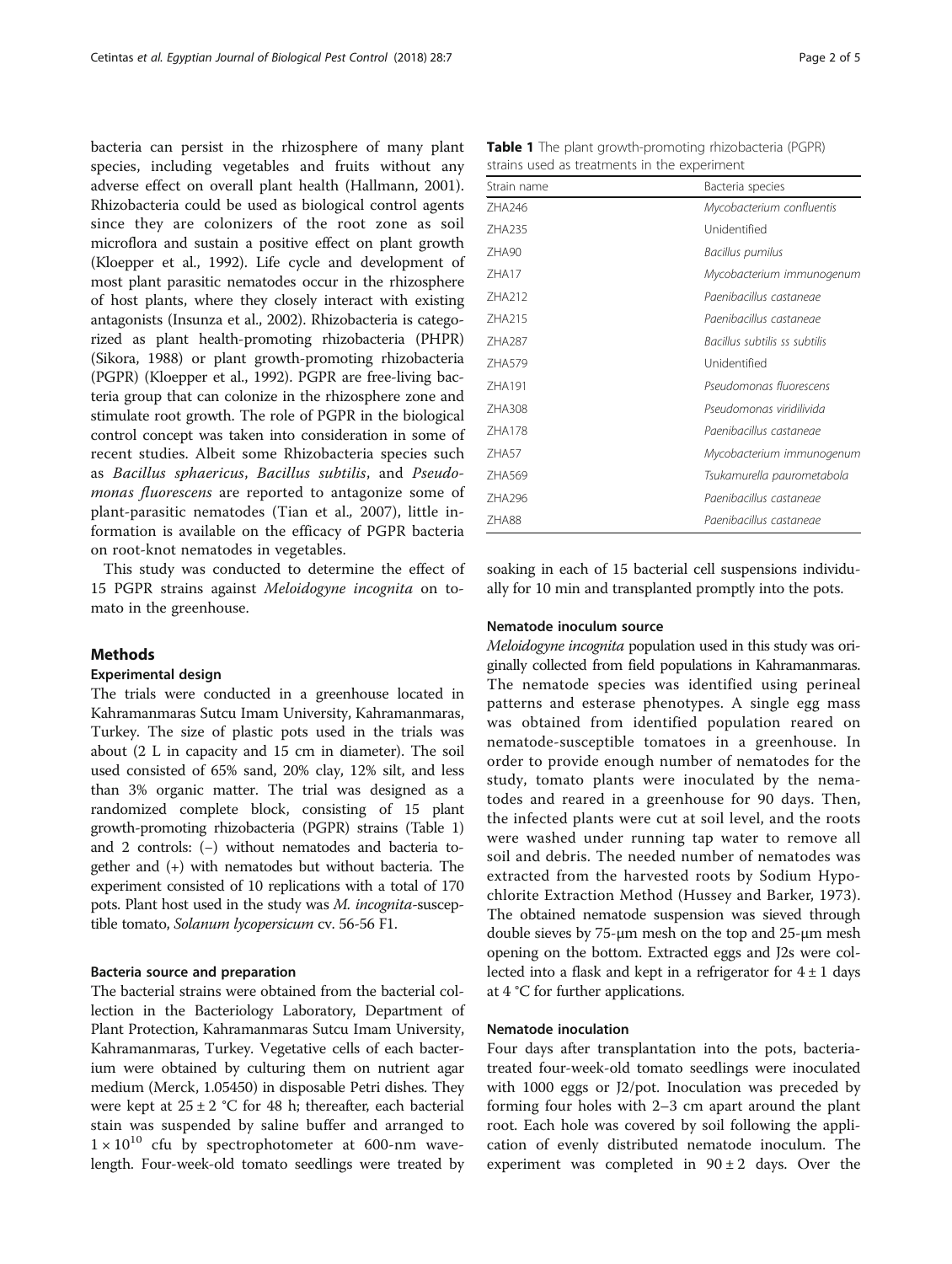course of the experimental period, all plants were irrigated regularly and fertilized with NPK (20-20-20) as needed.

### Plant harvest

Ninety days after inoculation, the plants were cut off from crown part; the shoots were put in paper bags. Then, the plant roots were cleaned off from the soil by washing them gently by the tap water and keeping in the polyethylene bags in refrigerator for  $4 \pm 1$  days at  $4 °C$ for further processing.

## Data collection

During plant growth, plants' heights were measured and recorded biweekly. At harvest, root and shoot fresh and dry weight were recorded. At harvest, root, fresh, and dry weight, shoot fresh, and shoot dry weight were recorded. Root-galling indices were also calculated by using a 0–5 scale (Taylor and Sasser, [1978\)](#page-4-0). The number of egg masses was recorded after the roots were stained by food coloring for 2 h (Thies et al., [2002\)](#page-4-0), based on a 0–5 scale (Taylor and Sasser, [1978\)](#page-4-0).

## Data analysis

The data of plant growth parameters as well as a rootgalling index and egg-mass indices were subjected to analysis of variance (ANOVA), and means were separated  $(P \le 0.05)$  by Duncan's multiple-range test using SPSS, version 20.0.0. The root-galling indices and egg-mass indices were transformed to  $log_{(x + 1)}$  before analysis.

## Results and discussion

The all bacterial treatments influenced  $(P \le 0.05)$  all plant growth parameters as well as root-galling indices and egg-mass indices. There were significant differences of plant height among all treatments. The greatest plant height was recorded on the ZHA569-treated plants  $(59.03 \pm 3.04 \text{ cm})$ , while the lowest was in  $(+)$  control group  $(50.78 \pm 3.70 \text{ cm})$ . Also, the greatest root fresh weight was measured in ZHA90  $(40.4 \pm 9.49 \text{ g})$ , and the lowest was in control (−)  $(21.1 \pm 7.53 \text{ g})$ . The greatest root dry weight was observed in ZHA90  $(6.05 \pm 2.35 \text{ g})$ treated plants (Table 2).

In general, the greatest and the lowest values for shoot fresh weights were recorded in the controls  $(-)$  (111.10 ± 25.37 g) and  $(+)$  (54.70  $\pm$  10.78 g). While the highest shoot dry weight was observed in control (−)  $(18.29 \pm 4.52 \text{ g})$ , the lowest was in the strain ZHA569  $(11.96 \pm 3.74 \text{ g})$ (Table [3](#page-3-0)).

Root-galling indices among treatments varied. However, the lowest root-galling indices were  $0.678 \pm 0.058$  and  $0.697 \pm 0.042$  for the strains ZHA296 and ZHA178, respectively. The lowest egg-mass indices were recorded at  $0.727 \pm 0.073$  and  $0.729 \pm 0.059$  for the strains ZHA296 and ZHA178, respectively (Table [3](#page-3-0)).

Table 2 Comparison of means of plant height, root fresh weight, and root dry weight of Meloidogyne incognita-inoculated tomato plants, following bacterial treatments (mean  $\pm$  SD)

| Treatments   | Plant height (cm)    | Root fresh<br>weight (g) | Root dry<br>weight (g)       |
|--------------|----------------------|--------------------------|------------------------------|
| $Control +$  | $50.78 + 3.70d$      | $30.2 + 11.5$ bcd        | $4.45 + 1.95a-d$             |
| $Control -$  | $56.23 + 3.31abc$    | $21.1 + 7.53e$           | $2.78 + 1.52d$               |
| 7HA246       | $55.55 + 6.54abc$    | $31.6 + 9.57a - d$       | $3.46 + 1.55$ cd             |
| 7HA235       | $54.83 \pm 5.77$ a-d | $35.8 + 8.23a-d$         | $3.90 + 1.57$ cd             |
| 7HA90        | $56.45 + 4.70$ abc   | $40.4 + 9.49a$           | $6.05 \pm 2.35a$             |
| <b>7HA17</b> | $57.68 \pm 4.36ab$   | $36.8 + 10.02a-d$        | $4.93 \pm 2.08$ abc          |
| 7HA212       | $53.03 + 4.10$ bcd   | $33.4 \pm 3.47$ abcd     | $3.98 + 0.94$ cd             |
| 7HA215       | $55.93 + 3.29abc$    | $34.6 + 5.10a-d$         | $3.58 \pm 0.87$ cd           |
| ZHA287       | $56.10 + 4.02$ abc   | $33.5 + 9.01a-d$         | $3.96 + 1.51$ cd             |
| 7HA579       | $56.32 + 5.68abc$    | $37.5 + 11.86$ abc       | $5.67 + 1.25ab$              |
| 7HA191       | $54.83 + 3.54a - d$  | $27.3 + 10.56$ de        | $3.16 \pm 1.54$ cd           |
| 7HA308       | $55.33 + 5.20a-d$    | $39.5 + 8.45ab$          | $5.70 \pm 2.19$ ab           |
| 7HA178       | $52.30 + 4.85$ cd    | $34.7 \pm 8.15$ a-d      | $4.40 \pm 1.23$ a-d          |
| <b>7HA57</b> | $56.33 \pm 3.58abc$  | $31.6 \pm 9.50a - d$     | $3.57 \pm 1.17$ cd           |
| 7HA569       | $59.03 \pm 3.04a$    | $28.0 \pm 10.55$ cde     | $3.81 \pm 2.29$ cd           |
| 7HA296       | $54.42 + 6.20a-d$    | $28.9 \pm 9.35$ cde      | $3.71 \pm 2.07$ cd           |
| <b>7HA88</b> | $56.75 + 3.48abc$    | $32.6 + 6.54a - d$       | $4.08 + 1.24$ <sub>bcd</sub> |

Data are means of 10 replications; means, followed by the same letter within a column, are not different according to Duncan's multiple-range test ( $P < 0.05$ )

Different microorganisms such as endophytic bacteria and fungi could be utilized in biological control arena to protect plants against soil borne pathogens. The endophytic bacteria and fungi are able to colonize the rhizosphere zone and plant endorhiza and, consequently, can promote plant health against root-knot nematodes (Sikora et al., [2007](#page-4-0)). Plant growth-promoting bacteria could enhance plant growth and nutrition, therefore increasing plant resistance against pathogens (Compant et al, [2005](#page-4-0) and Liu et al., [2012](#page-4-0)).

In the current study, Bacillus pumilus strain ZHA90 increased plant height, root fresh weight, root dry weight, shoot fresh weight, and shoot dry weight and reduced root-galling numbers. However, this strain did not affect egg-mass numbers. These results are aligned with those reported by Lee and Kim [\(2016](#page-4-0)) for M. arenaria on tomato. Another study by Mekete et al. ([2009\)](#page-4-0) revealed that B. *pumilus* reduced root-galling and egg-mass numbers of M. incognita on Ethiopian coffee. Bacillus megaterium reduced egg hatching and the number of second-stage juvenile (J2) of Meloidogyne incognita (Huang et al., [2010](#page-4-0)), which was likely resulted from nematotoxic compounds or extracellular hydrolytic enzymes of bacteria destroying nematode eggshell and juvenile cuticle.

In our study, ZHA296 (Paenibacillus castaneae) significantly affected egg-mass and root-galling indices and shoot dry weight. In another study, Paenibacillus spp. reduced the rate of egg hatching and J2 number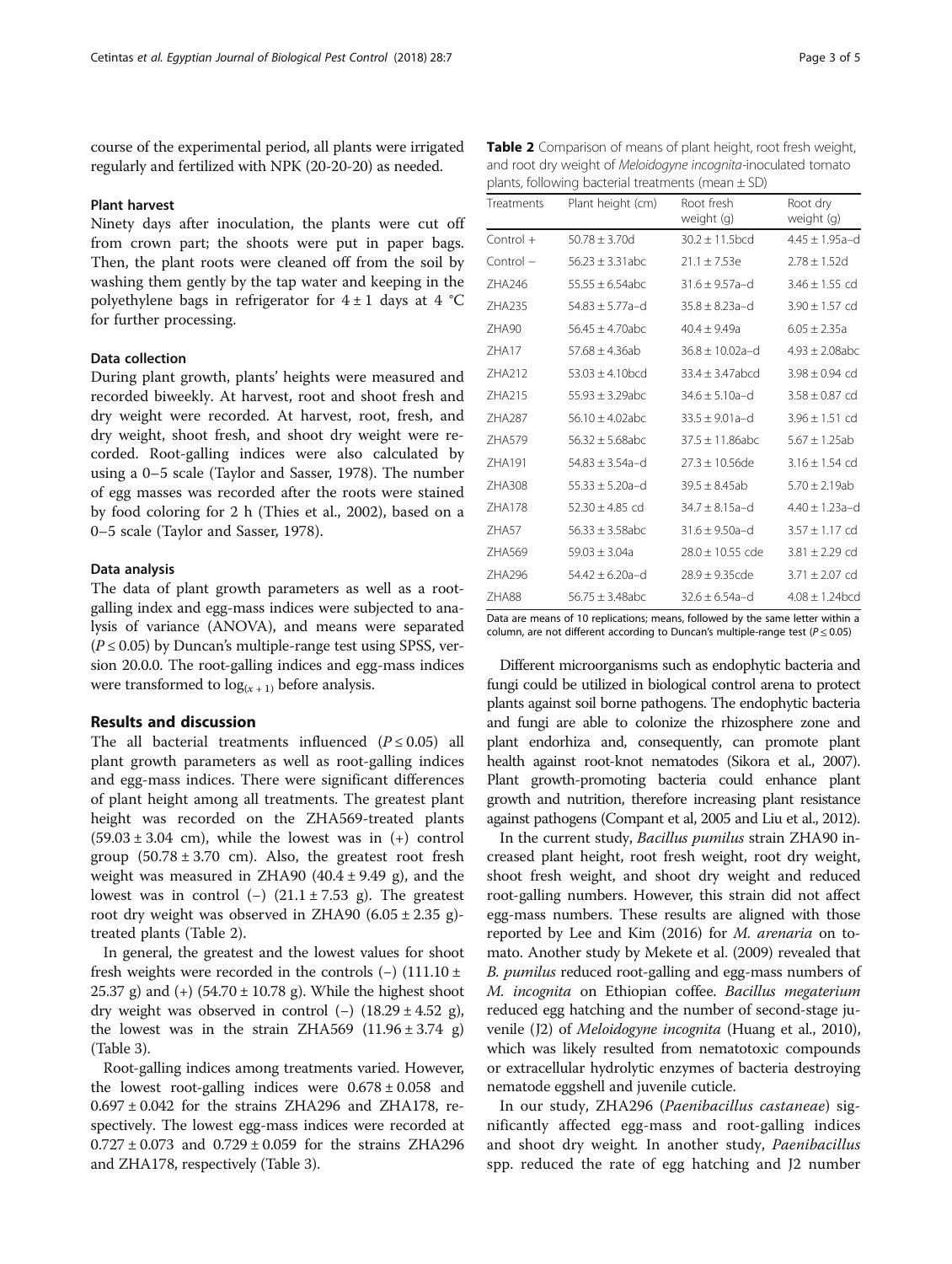<span id="page-3-0"></span>

|                                                                                    | Table 3 Comparison of means of shoot fresh weight, shoot dry weight, root-galling indices and egg-mass indices of Meloidogyne |
|------------------------------------------------------------------------------------|-------------------------------------------------------------------------------------------------------------------------------|
| incognita-inoculated tomato plants, following bacterial treatments (mean $\pm$ SD) |                                                                                                                               |

| Treatments | Shoot fresh weight (g) | Shoot dry weight (g)        | Root galling indices <sup>a</sup> | Egg mass indices <sup>a</sup> |
|------------|------------------------|-----------------------------|-----------------------------------|-------------------------------|
| Control +  | $54.70 \pm 10.78$ d    | $12.92 \pm 3.47$ cd         | $0.778 \pm 0.000a$                | $0.778 \pm 0.000a$            |
| Control -  | $111.10 \pm 25.37a$    | $18.29 \pm 4.52a$           | $0.000 \pm 0.000d$                | $0.000 \pm 0.000c$            |
| ZHA246     | $63.40 \pm 15.61$ cd   | $13.91 \pm 2.01$ bcd        | $0.762 \pm 0.033$ ab              | $0.754 \pm 0.038$ ab          |
| ZHA235     | $60.30 \pm 16.73$ d    | $13.60 \pm 3.34$ bcd        | $0.754 \pm 0.038$ ab              | $0.737 \pm 0.060$ ab          |
| ZHA90      | $91.00 \pm 19.56$      | $15.85 \pm 1.63b$           | $0.739 \pm 0.042b$                | $0.739 \pm 0.042$ ab          |
| ZHA17      | $78.90 \pm 23.35$ bc   | $14.44 \pm 1.09$ bc         | $0.754 \pm 0.038$ ab              | $0.745 \pm 0.060$ ab          |
| ZHA212     | $64.90 \pm 8.85$ cd    | $13.94 \pm 1.67$ bcd        | $0.762 \pm 0.033$ ab              | $0.762 \pm 0.033$ ab          |
| ZHA215     | $66.70 \pm 9.68$ cd    | $14.00 \pm 1.15$ bcd        | $0.778 \pm 0.000a$                | $0.762 \pm 0.033$ ab          |
| ZHA287     | $67.10 \pm 11.45$ cd   | $13.75 \pm 1.62$ bcd        | $0.770 \pm 0.025$ ab              | $0.770 \pm 0.025$ ab          |
| ZHA579     | $70.50 \pm 20.14$ cd   | $14.48 \pm 1.15$ bc         | $0.737 \pm 0.060$ b               | $0.737 \pm 0.060$ ab          |
| ZHA191     | 72.80 ± 24.24 cd       | $13.94 \pm 1.43 \text{bcd}$ | $0.754 \pm 0.038$ ab              | $0.747 \pm 0.041$ ab          |
| ZHA308     | $59.30 \pm 11.94$ d    | 13.17 ± 1.46 cd             | $0.778 \pm 0.000a$                | $0.778 \pm 0.000a$            |
| ZHA178     | $58.40 \pm 15.29$ d    | $13.36 \pm 1.01$ cd         | $0.697 \pm 0.042c$                | $0.729 \pm 0.059$ b           |
| ZHA57      | $57.50 \pm 13.93$ d    | $12.95 \pm 1.27$ cd         | $0.754 \pm 0.038$ ab              | $0.761 \pm 0.056$ ab          |
| ZHA569     | $65.40 \pm 19.64$ cd   | $11.96 \pm 3.74$ d          | $0.762 \pm 0.033$ ab              | $0.778 \pm 0.000a$            |
| ZHA296     | 71.80 ± 20.56 cd       | $15.90 \pm 2.26b$           | $0.678 \pm 0.058c$                | $0.727 \pm 0.073b$            |
| ZHA88      | $63.20 \pm 10.49$ cd   | $13.75 \pm 1.48$ bcd        | $0.770 \pm 0.025$ ab              | $0.770 \pm 0.025$ ab          |

Data are means of 10 replications; means, followed with the same letter within a column, are not different according to Duncan's multiple-range test ( $P \le 0.05$ )  $a$ Root-galling and egg-mass indices: 0-5 scale, where 0 = no root galling or egg mass, 1 = 1-2 root galling or egg mass, 2 = 3-10 root galling or egg mass,  $3 = 11$ –30 root galling or egg mass,  $4 = 31$ –100 root galling or egg mass, and  $5 = > 100$  root galling or egg mass per root system

of M. javanica, M. hapla, M. incognita, M. enterolobii, M. chitwoodi, and M. fallaxin vitro (Bakengesa, [2016\)](#page-4-0). These results may be attributed to bacterial products such as antibiotics and secondary metabolites (Timmusk et al., [2005](#page-4-0)). Similarly, the study of Son et al. ([2009\)](#page-4-0) showed that among 40 strains of Paenibacillus spp. screened, P. polymyxa GBR-462 and GBR-508 and P. lentimorbus GBR-158 showed the strongest nematicidal activities and prevented M. incognita eggs from hatching. It can be elaborated that gelatinase and chitinase enzymes may contribute to the nematode inhibition (Jung et al., [2002](#page-4-0)).

Strain ZHA215 increased plant height, and strain ZHA178 reduced egg-mass and root-galling numbers significantly. Strain ZHA178 did not affect plant height, shoot dry weight, shoot fresh weight, root fresh weight, and root dry weight compared to control  $(+)$ . It was reported that Paenibacillus spp. could cause phytotoxicity on plants depending on the concentration of bacteria and climatic conditions (Bakengesa, [2016\)](#page-4-0).

Mycobacterium confluentis strain ZHA246 increased plant height significantly but did not affect other parameters. M. immunogenum strain ZHA17 increased plant height, shoot fresh weight, and shoot dry weight but did not affect root fresh weight, root dry weight, root-galling indices, and egg-mass indices. Tsukamurella paurometabola strain ZHA569 enhanced plant height but did not affect other parameters.

## **Conclusions**

The soil contains plenty of beneficial bacteria, fungi, and other symbiotic organisms around plant roots. Bacteria can colonize in the rhizosphere zone or inner part of plant tissues and enhance plant growth resulting insignificant resistance to diseases by improving plant nutrition. In our study, ZHA90 (B. pumilus) increased plant growth and reduced root gall in tomato, and ZHA296 and ZHA178 (P. castaneae) decreased gall number and egg-mass numbers. On the other hand, ZHA17 (M. immunogenum) increased plant growth but not affected nematode-related parameters. The level of effectiveness of these strains on related parameters was significantly greater than other strains tested. These results suggest that Bacillus pumilus, Paenibacillus costume, and Mycobacterium immunogenum may be fairly good factors in suppressing the population density of *M. Incognito* tomato, despite of some discrepancy in the number of egg masses and the amount of root galling on the roots. These results also warrant additional long-term experiments with extended time to understand the dynamics of PGPR in field soil and to determine whether nematode population densities can be maintained at acceptable levels. Nevertheless, the results indicated that among 15 bacterial strains tested, ZHA296 and ZHA178 of P. castaneae and ZHA17 and ZHA57 of M. immunogenum could be used as promising biocontrol agents for the future nematode management strategies.